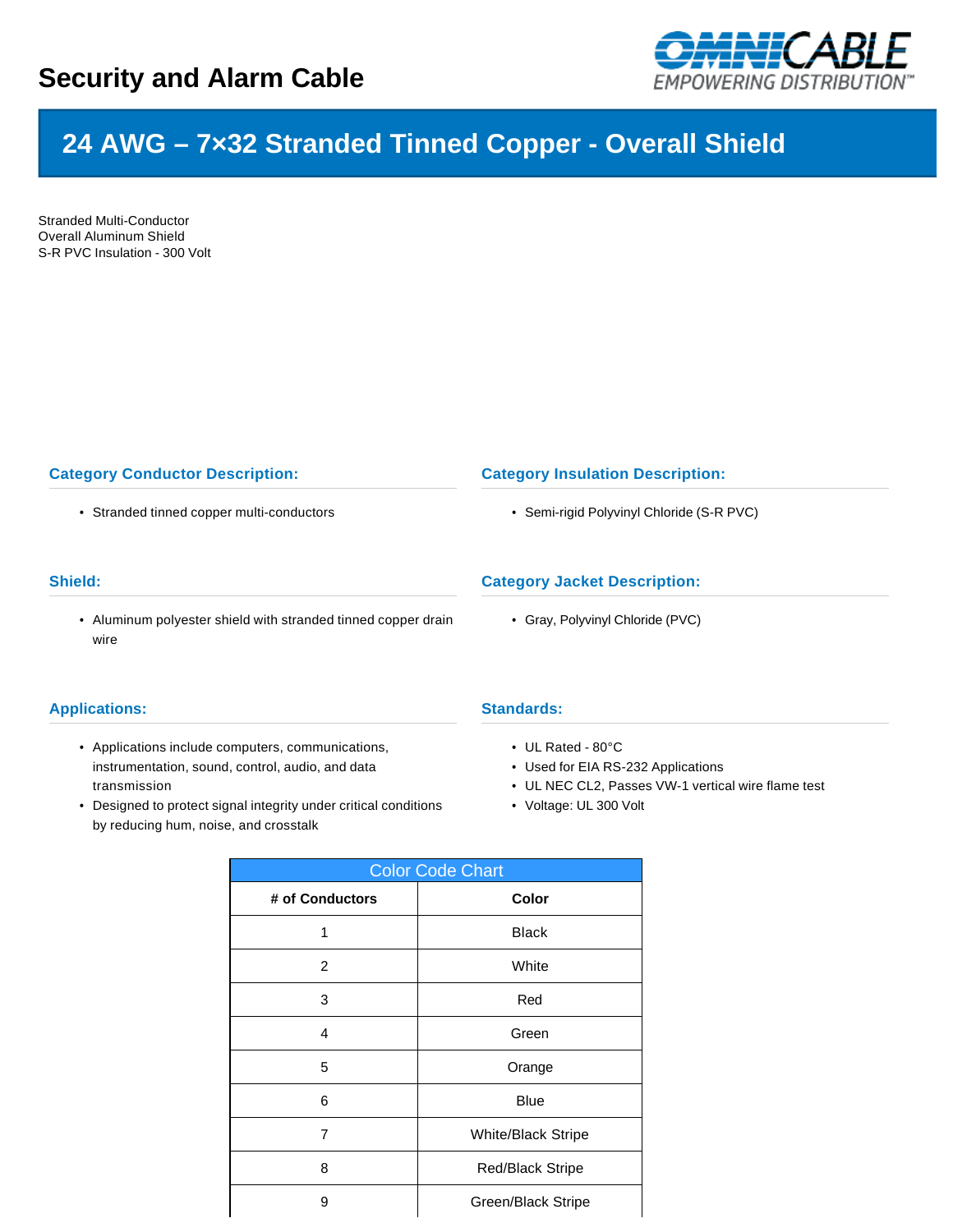| 10 | Orange/Black Stripe       |  |  |  |  |
|----|---------------------------|--|--|--|--|
| 11 | <b>Blue/Black Stripe</b>  |  |  |  |  |
| 12 | <b>Black/White Stripe</b> |  |  |  |  |
| 13 | Red/White Stripe          |  |  |  |  |
| 14 | Green/White Stripe        |  |  |  |  |
| 15 | <b>Blue/White Stripe</b>  |  |  |  |  |
| 16 | <b>Black/Red Stripe</b>   |  |  |  |  |
| 17 | <b>White/Red Stripe</b>   |  |  |  |  |
| 18 | Orange/Red Stripe         |  |  |  |  |
| 19 | <b>Blue/Red Stripe</b>    |  |  |  |  |
| 20 | Red/Green Stripe          |  |  |  |  |
| 21 | Orange/Green Stripe       |  |  |  |  |
| 22 | <b>Black</b>              |  |  |  |  |
| 23 | White                     |  |  |  |  |
| 24 | Red                       |  |  |  |  |
| 25 | Green                     |  |  |  |  |